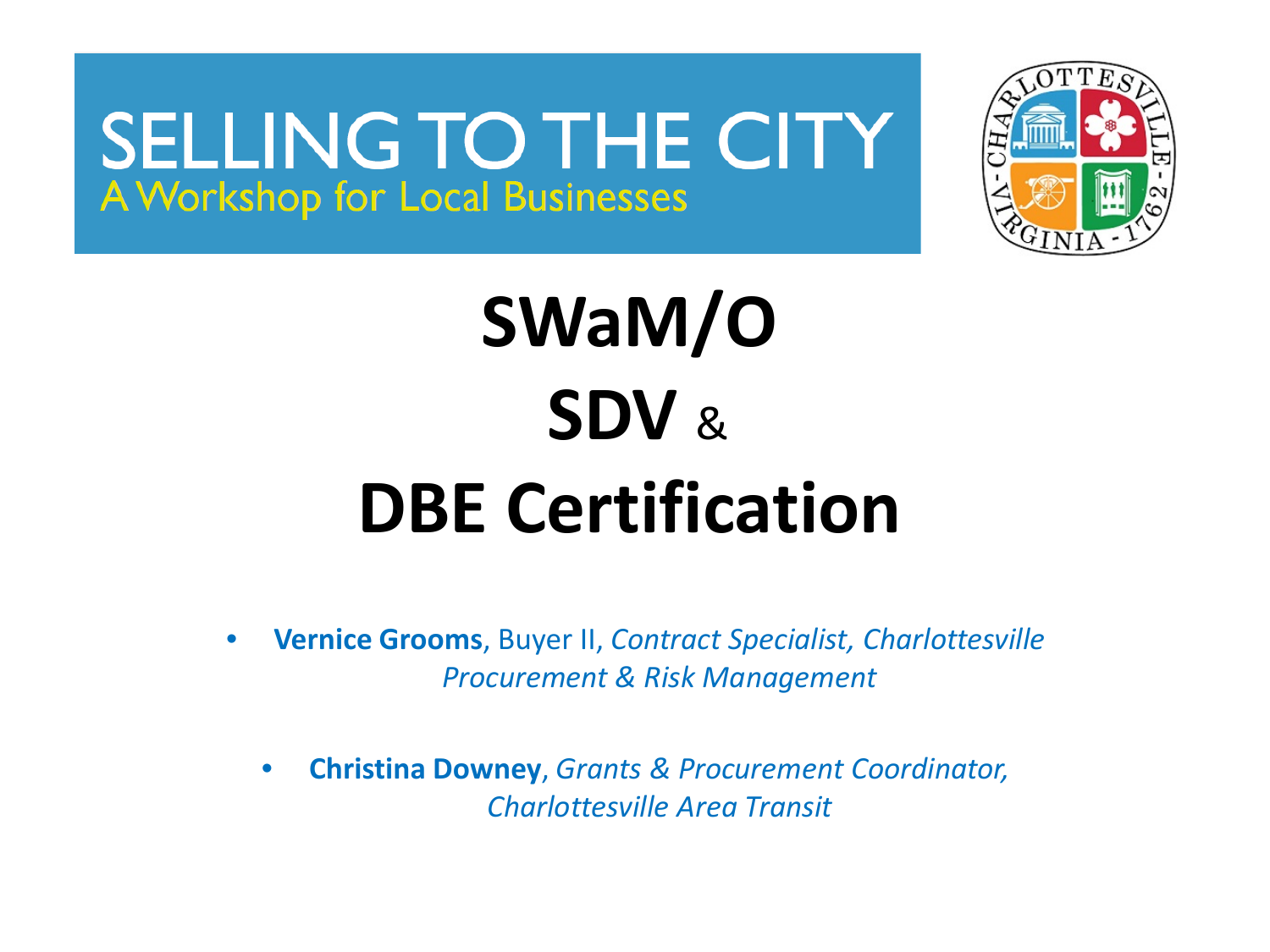

# SWaM/O Certification

The **Small, Women-owned, and Minority-owned Business / Micro Business** certification program is a state program of the Commonwealth of Virginia.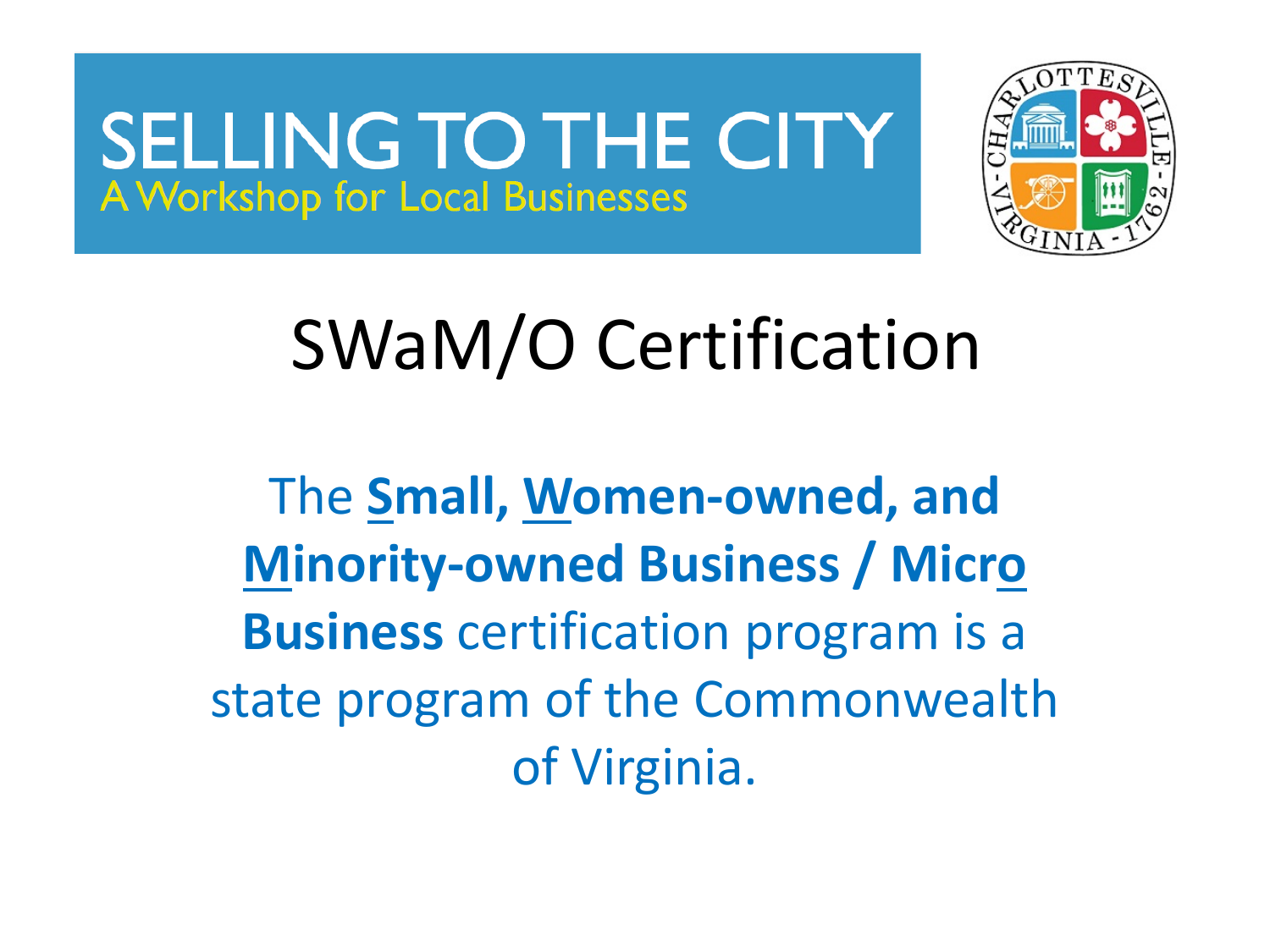

# SWaM/O Definitions

- "**Minority-owned business**" means a business that is at least 51% owned by one or more minority individuals who are U.S. citizens or legal resident aliens, or in the case of a corporation, partnership, or limited liability company or other entity, at least 51% of the equity ownership interest in the corporation, partnership, or limited liability company or other entity is owned by one or more minority individuals who are U.S. citizens or legal resident aliens, and both the management and daily business operations are controlled by one or more minority individuals.
- **"Women-owned business"** means a business that is at least 51% owned by one or more women who are U.S. citizens or legal resident aliens, or in the case of a corporation, partnership, or limited liability company or other entity, at least 51% of the equity ownership interest is owned by one or more women who are citizens of the United States or legal resident aliens, and both the management and daily business operations are controlled by one or more women.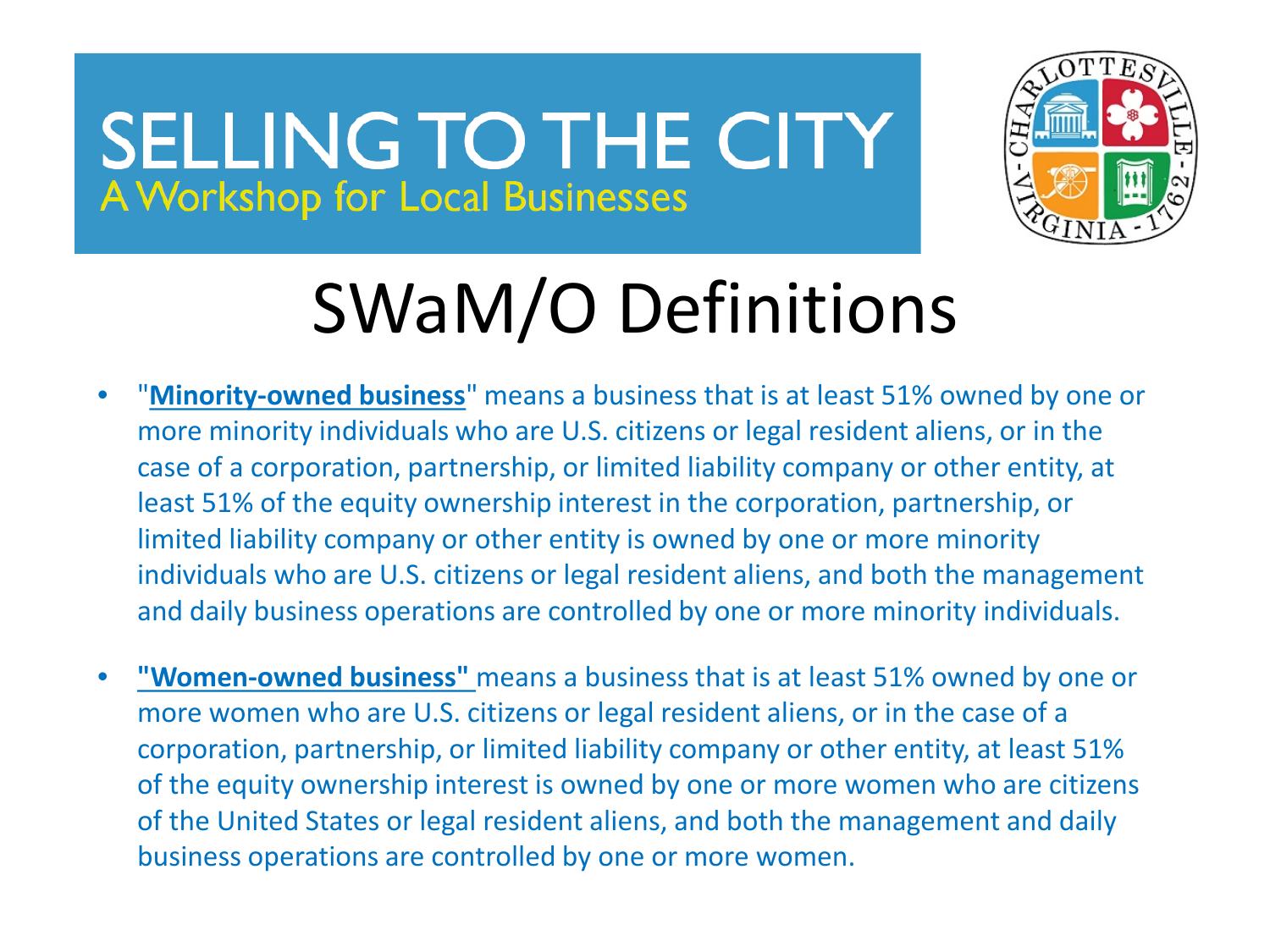

# SWaM/O Definitions (cont.)

- **"Small business"** means a business that is at least 51% independently owned and controlled by one or more individuals who are U.S. citizens or legal resident aliens, and together with affiliates, has 250 or fewer employees, or average annual gross receipts of \$10 million or less averaged over the previous three years. One or more of these individual owners shall control both the management and daily business operations of the small business.
- **"Micro Business Qualification"** is a business designation which is certified as a Small Business under the SWaM Program and has no more than twenty-five (25) employees, and no more than \$3 million in average annual revenue over the most recent three-year period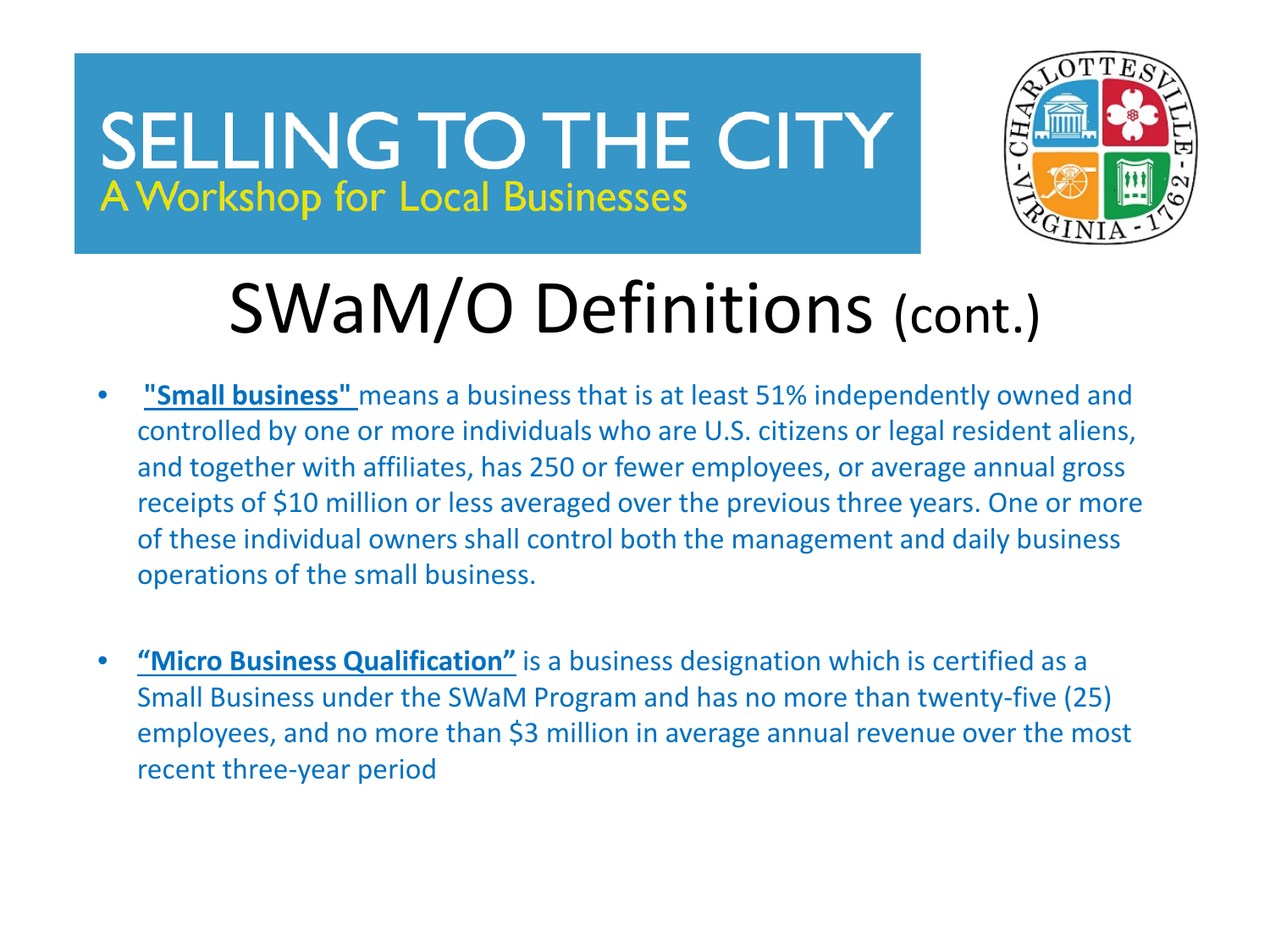

# Certifying agency is the Virginia Department of Small Business and Supplier Diversity

(formerly the Virginia Department of Minority Business Enterprise-DMBE).

The purpose is to enhance procurement opportunities for SWaM and Micro businesses participating in **state-funded** projects.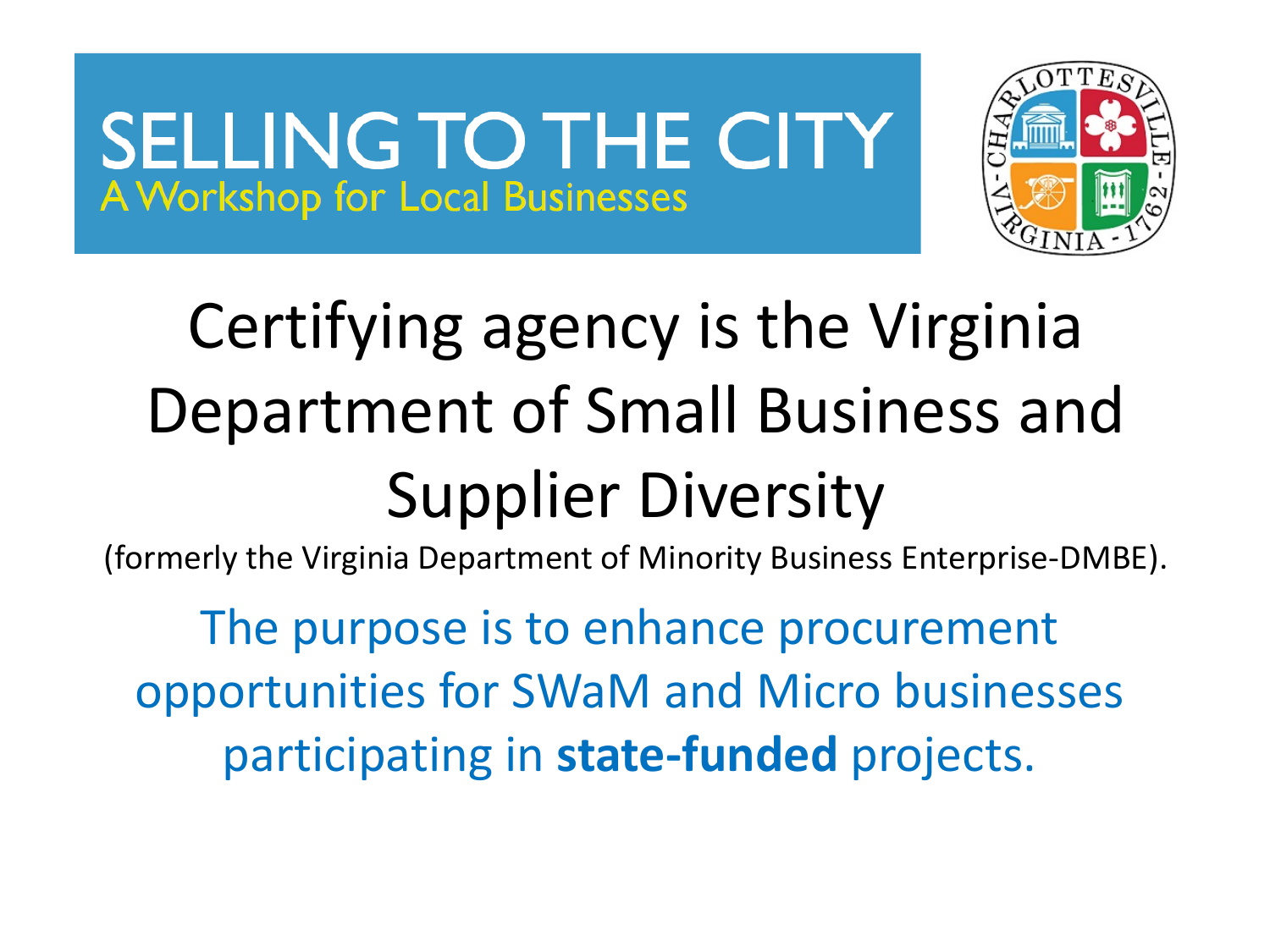

# SDV Designation

#### **S**ervice-**D**isabled **V**eteran Designation

As part of the Virginia Small, Women-owned, and Minority Owned Business (SWaM) certification program, qualifying service-disabled veterans who are small business owners may obtain a Service Disabled Veteran designation in the Virginia SWaM vendor database.

This is not a separate SWaM certification, but rather a designation of those small businesses that are owned by Service Disabled Veterans.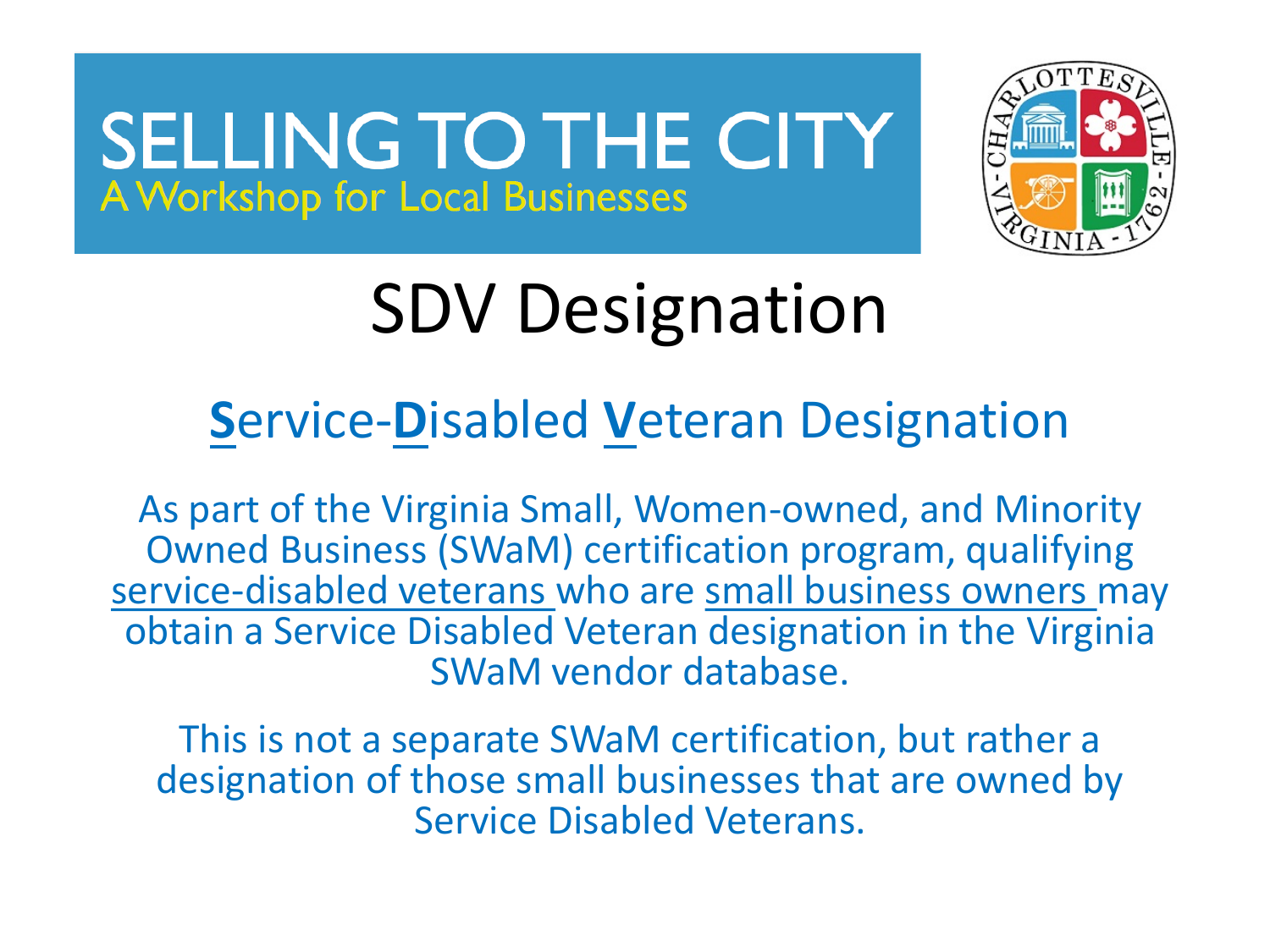

### DBE Certification

### **D**isadvantaged **B**usine**ss E**nterprise (DBE) certification program is a Federal program.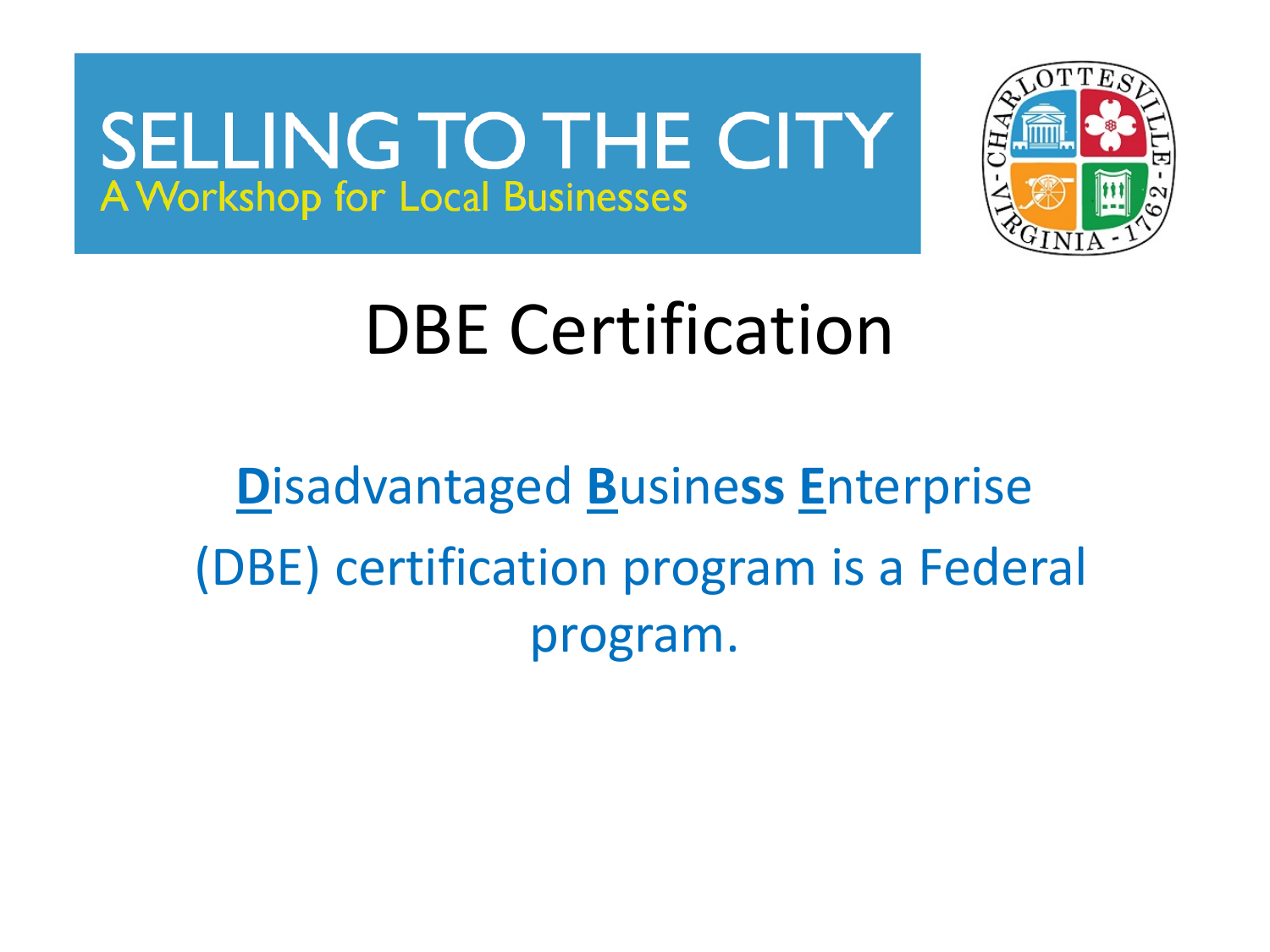

# DBE Definition

DBEs are for-profit small business concerns where socially and economically disadvantaged individuals own at least a **51% interest** and also control management and daily business operations.

African Americans, Hispanics, Native Americans, Asian-Pacific and Subcontinent Asian Americans, and women are presumed to be socially and economically disadvantaged. Other individuals can also qualify as socially and economically disadvantaged on a case-by-case basis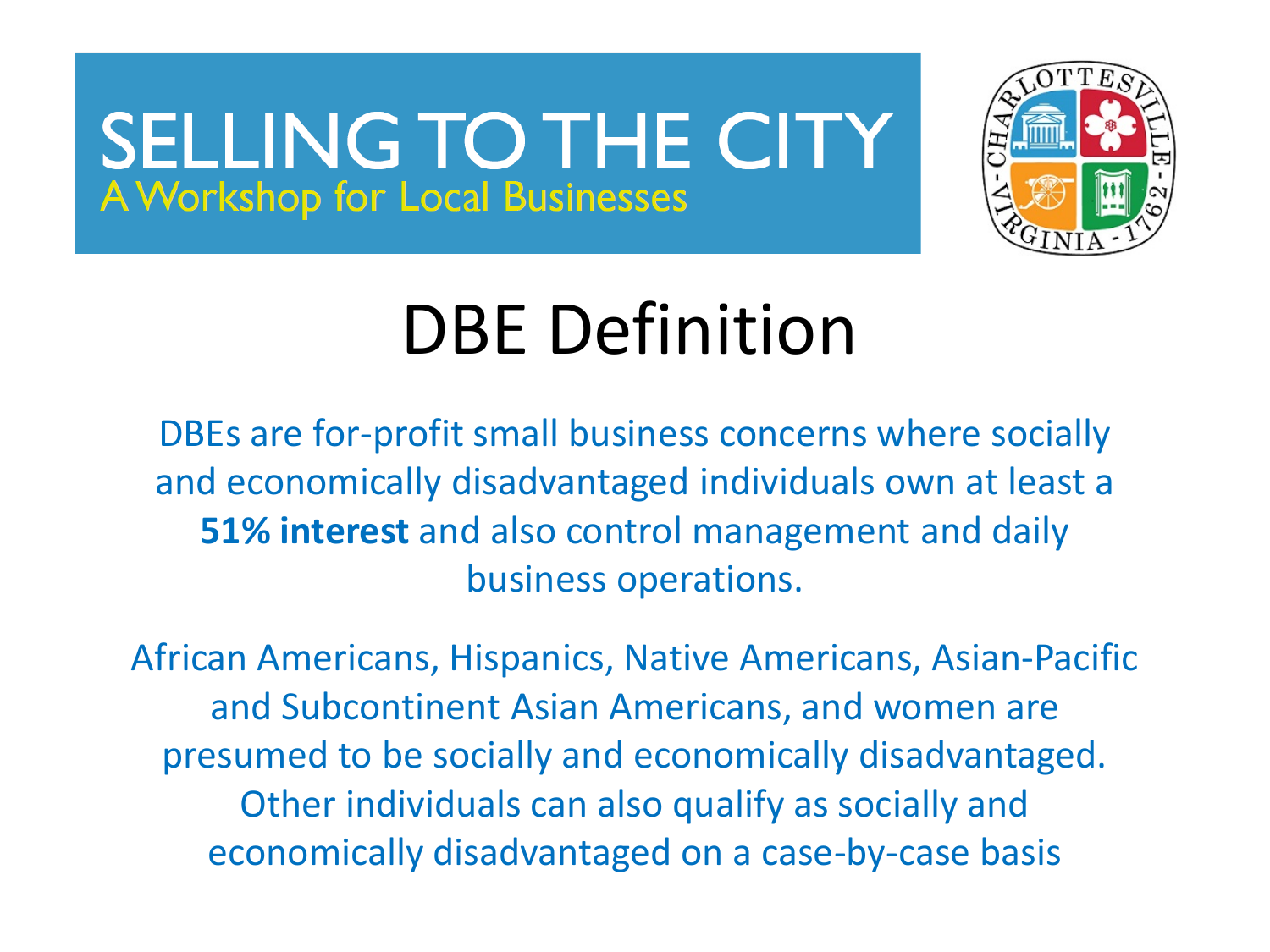

# Certifying agency is the Virginia Department of Small Business and Supplier Diversity

(formerly the Virginia Department of Minority Business Enterprise-DMBE).

The purpose is to increase the participation of certified DBEs in projects funded by the US Department of Transportation, Federal Transit Administration, and other **federal** sectors.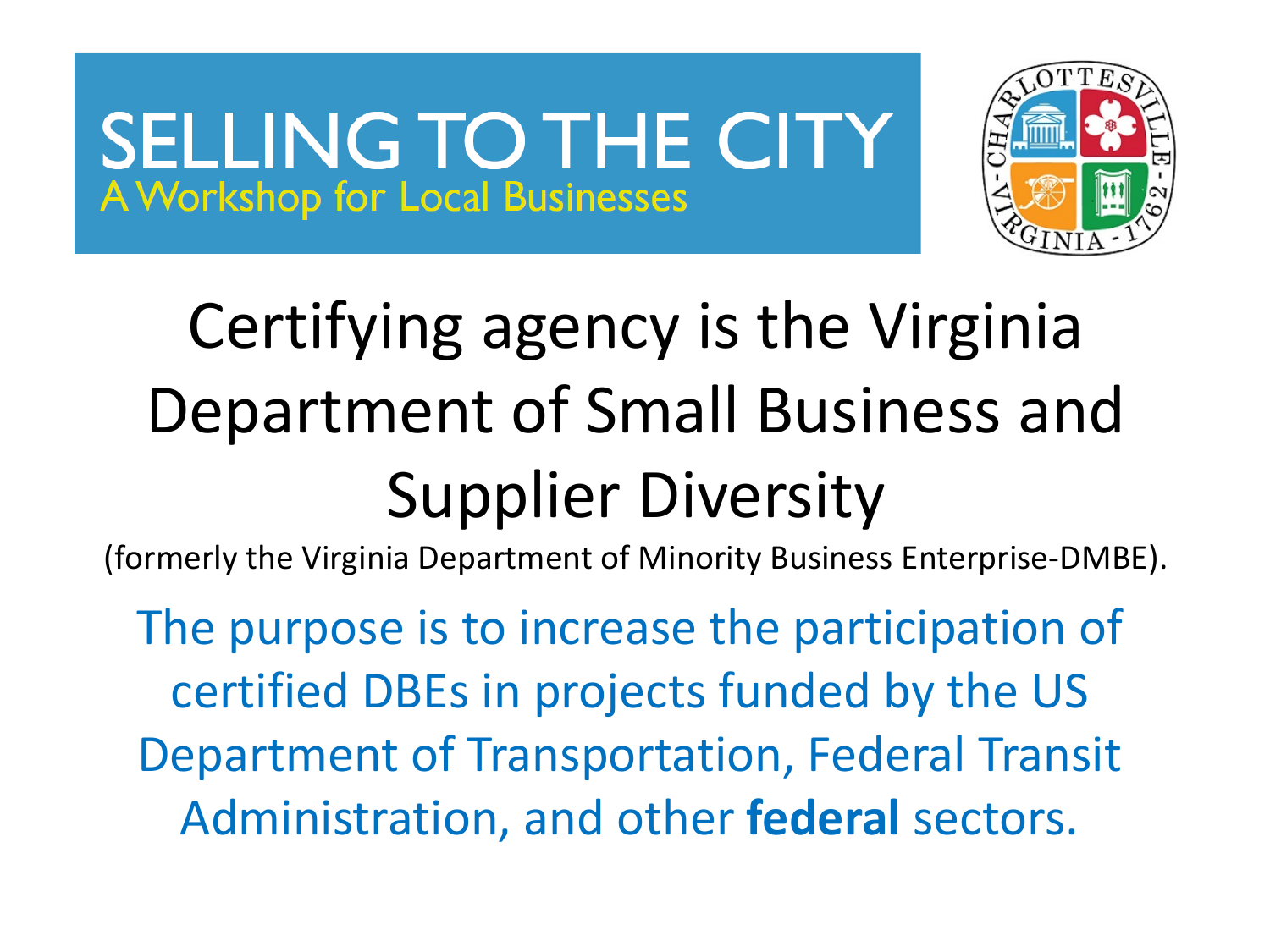

### DBE Projects

The Program is governed by the U.S. Federal Regulations in 49 CFR Parts 26 and 23.

Projects typically include construction, such as building and designing roads, bridges, railroads, ports, and airports, as well as most anything purchased by Charlottesville Area Transit.

When the City contracts for goods and services using federal funds for Charlottesville Area Transit, the City must follow the federal DBE requirements.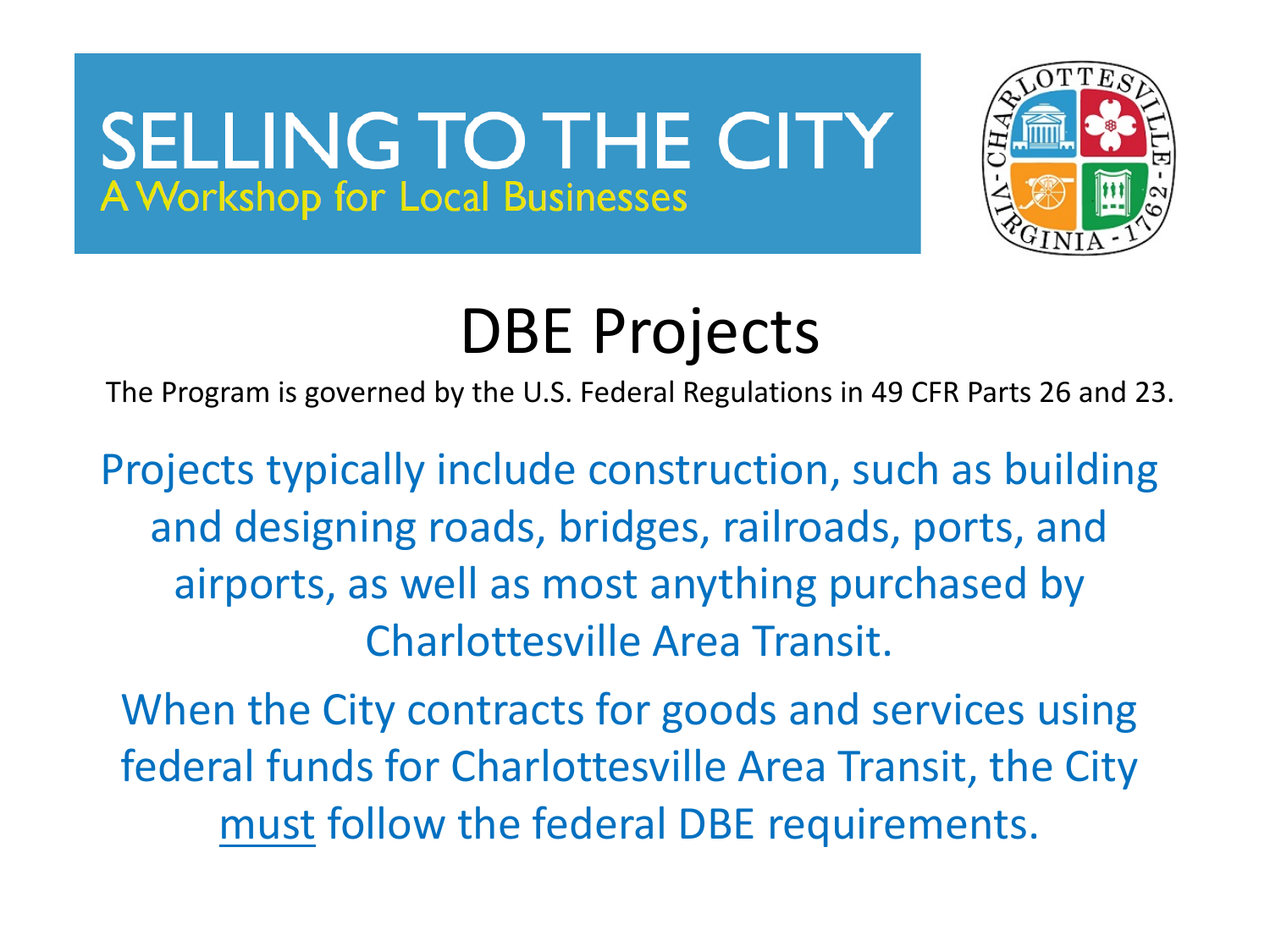

### DBE & SWaM Certification: Differences / Similarities

- DBE is a Federal Program
- SWaM is a State Program
- DBE & SWaM share the same certification number in the SBSD vendor directory (however, they are two separate certifications).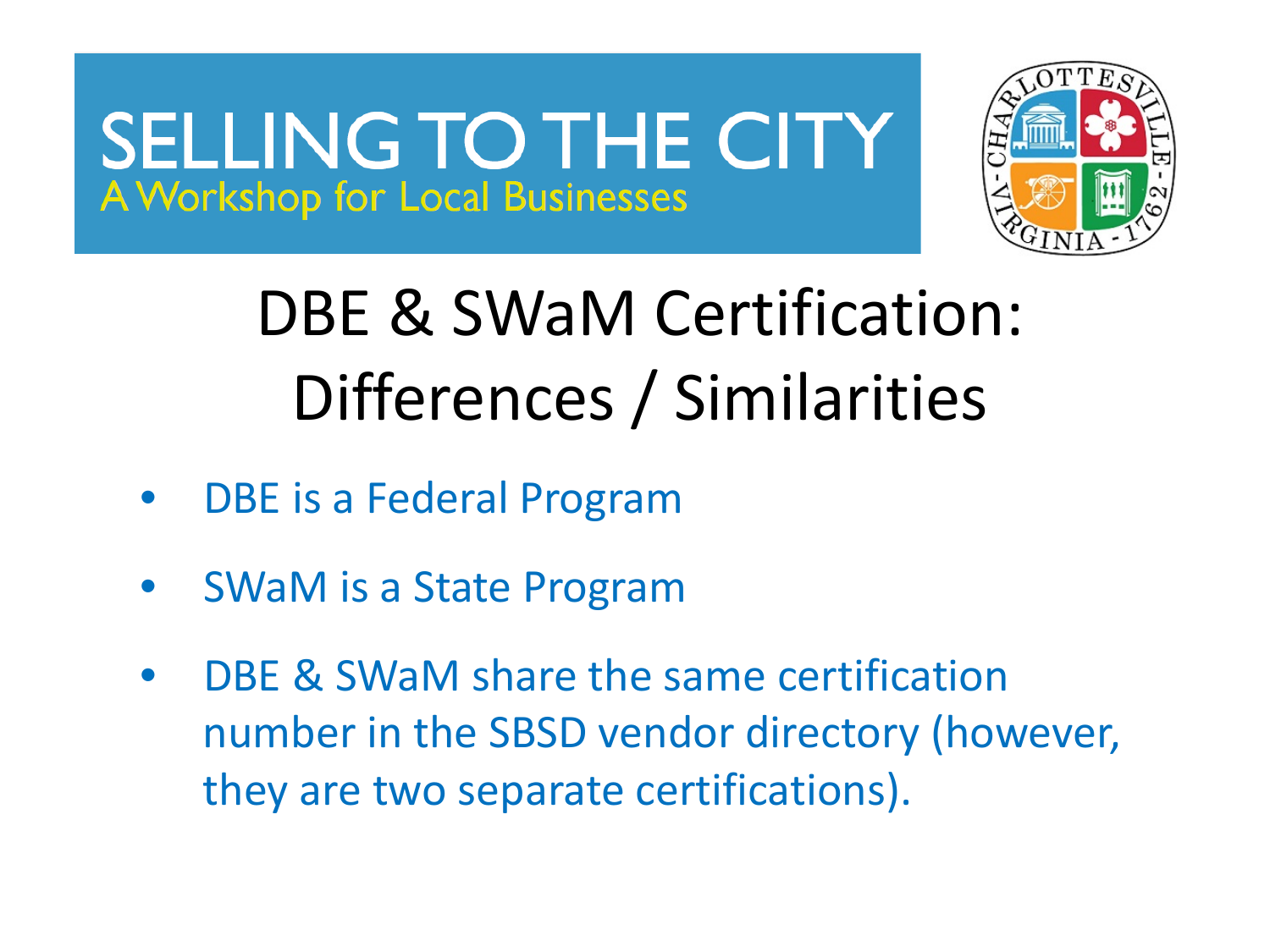

### Why Register?

In accordance with section 2.2-4310B of the Virginia Code, the City is unable to grant preferences or set-asides to any class of business, however it is the policy of the City to take every reasonable effort to increase opportunities for participation of small, minority and women owned businesses, micro business and service disabled veterans in all aspects of the City's procurement activities.

#### **Most Charlottesville businesses will likely qualify for one or a combination of the SWaM/O certifications**

If your business is not certified, the City encourages qualifying businesses to become certified. This certification is important to the City's program which facilitates the participation of small businesses and businesses owned by women, minorities, and service disabled veterans in procurement transactions.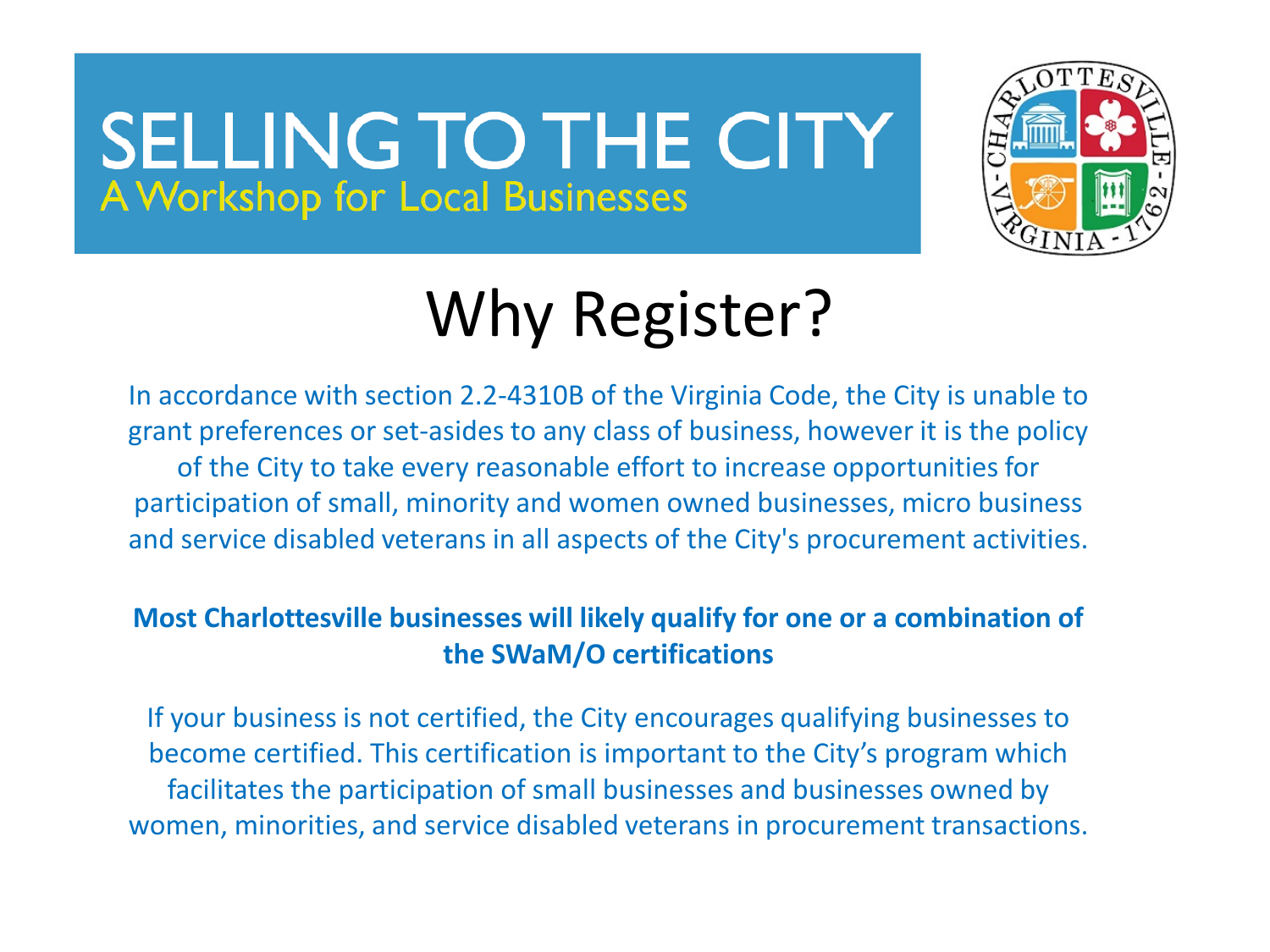

### DBE Vendor Directory

City uses the SBDB vendor directory to find SWaM & DBE vendors.

The City encourages qualifying businesses to become SWaM and/or DBE certified. These certifications are important to the City's programs which facilitate the participation of disadvantaged businesses in the City's procurements using state or federal funds.